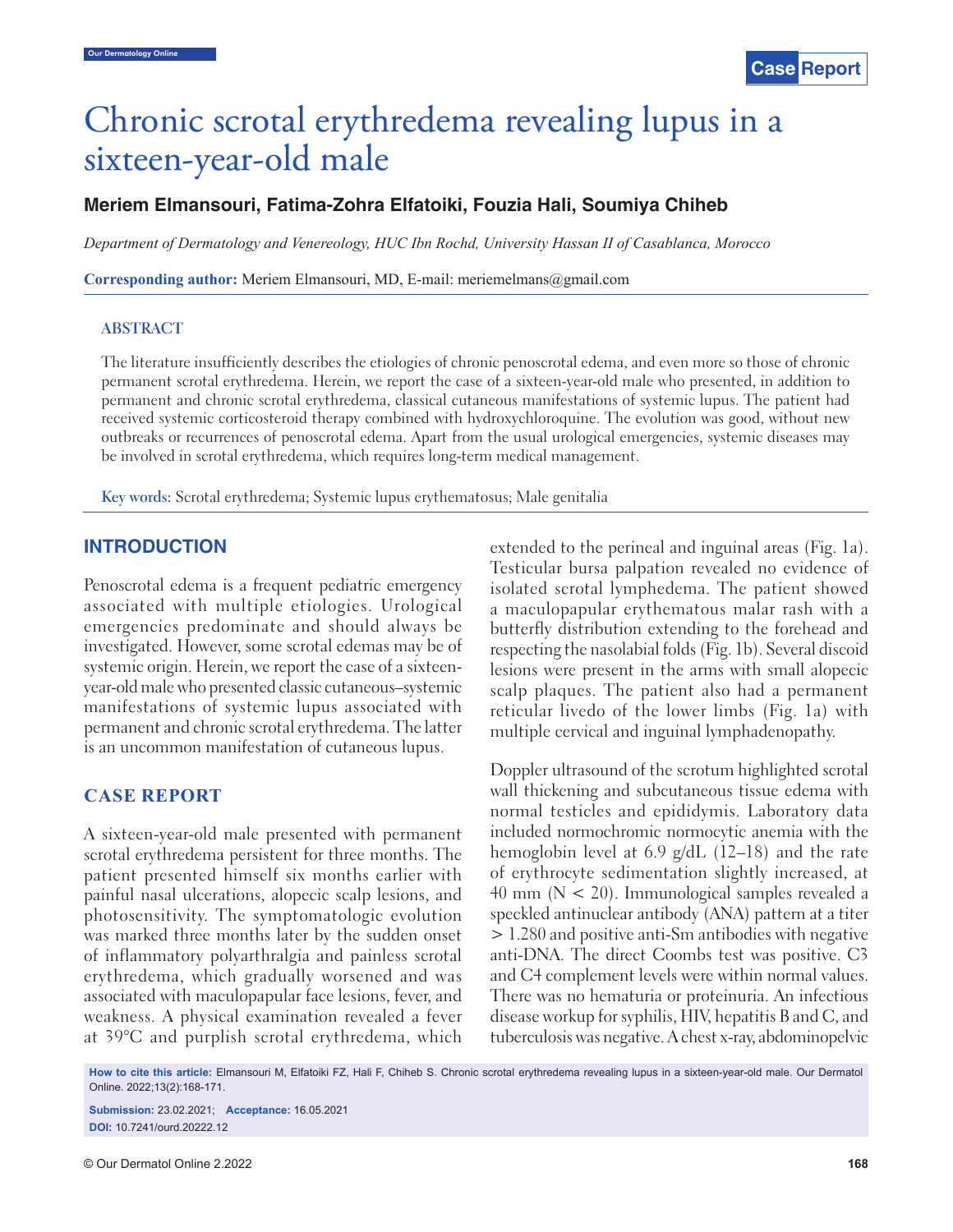#### www.odermatol.com



**Figure 1:** (a) A purplish scrotal erythredema extending to the perineal and inguinal areas associated with a permanent reticular livedo of the lower limbs and (b) an erythematous maculopapular malar rash with a butterfly distribution extending to the forehead and respecting the nasolabial folds.

ultrasound, and transthoracic echocardiography were normal. On histological examination of a perineal fragment, the epidermis was hyperacanthotic, papillomatous, and hyperorthokeratotic without interface involvement. The dermis was edematous with ectatic vessels in the superficial and middle dermis. Perivascular lymphocytic infiltration was minimal. Histology of the inguinal lymph nodes suggested a reactive infiltrate without signs of malignancy.

The mucocutaneous manifestations, the cervical and inguinal lymphadenopathy with fever, the hematological manifestations, and the high titers of ANA and SM antibody associated with a positive direct Coombs test were all consistent with the diagnosis of SLE. The patient received pulsed steroid treatment for three days, followed by oral prednisolone (2 mg/kg/day) and hydroxychloroquine (4 mg/kg/day) with external photoprotection.

The short-term outcome was favorable, characterized by a general clinical improvement and decreased clinical and laboratory signs, including scrotal erythredema. The systemic corticosteroid therapy was gradually reduced after two years, without any new relapse or recurrence of penoscrotal edema. Regular systematization assessments were always negative (Fig. 2).

# **DISCUSSION**

Scrotal edema may affect the dermis and/or subcutaneous tissue as well as the contents of the scrotum [1]. The origin of the scrotal edema may easily be elucidated by well-performed clinical and paraclinical examinations [2]. Its management is most often surgical. However, in some situations, diagnosis is not evident. Chronic penoscrotal edema etiologies



**Figure 2:** Clinical improvement with the disappearance of the scrotal erythredema.

and chronic permanent scrotal erythredema have insufficiently been reviewed in the literature [3].

A wide range of etiologies are associated with chronic scrotal edema. They may be general (heart failure, kidney disease, and ascites), obstructive (abdominal neoplasms, inguinal hernias, and spermatic vein thrombosis), infectious (filarial elephantiasis), iatrogenic (radiotherapy, lymph node dissection), and traumatic [1,4]. Inflammatory affection may be secondary to these situations and, therefore, be responsible for scrotal erythematous edema [5]. In addition, various inflammatory pathologies may affect skin coating and be responsible for scrotal edema. Among these etiologies, we find fungal skin infections, hidradenitis suppurativa, reverse psoriasis, Behçet's disease, and extramammary Paget disease [5]. In our patient, a clinical examination of the container and scrotal contents, combined with the results of scrotal imaging and histology, allowed us to exclude all the aforementioned etiologies.

Erythematous scrotal edema or scrotal erythredema is an infrequently described entity. Few cases of scrotal erythredema associated with systemic diseases have been reported in the literature, particularly with Crohn's disease [6], Henoch–Schönlein purpura, sarcoidosis [7], rheumatoid arthritis [8], juvenile dermatomyositis [9], testicular vasculitis [10], non-Hodgkin's lymphoma, and Kaposi's sarcoma [8]. However, our patient's clinical status did not meet any of the abovementioned etiologies. In contrast, apart from scrotal erythredema, all of our patient's clinical, biological, and immunological manifestations met the SLICC criteria for systemic lupus erythematosus (SLE) [11,12].

15% to 20% of patients with SLE develop signs and symptoms during childhood and adolescence [11].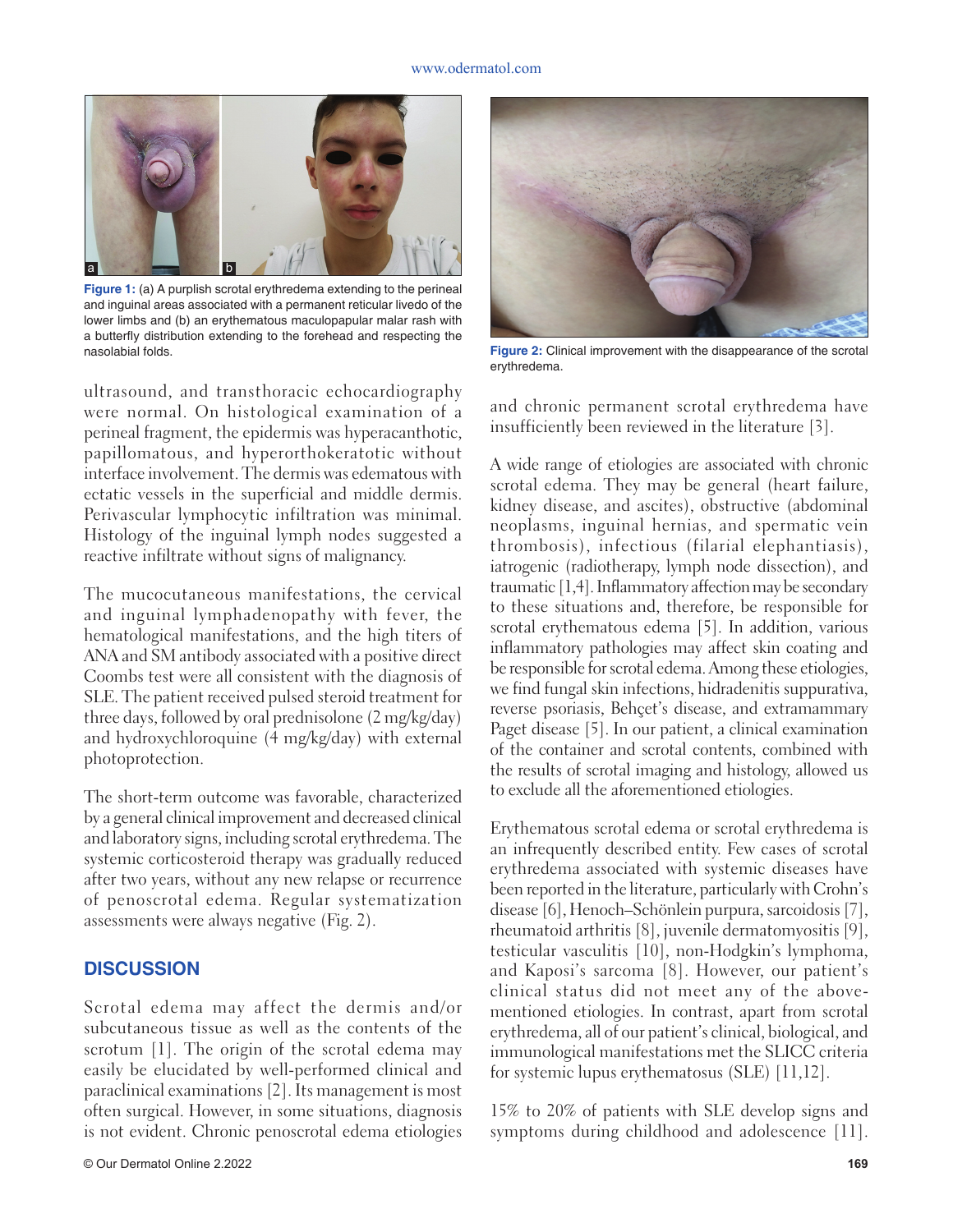#### www.odermatol.com

Juvenile systemic lupus erythematosus (JSL) is suggested if SLE develops before the age of eighteen [13]. Mucocutaneous manifestations are the second most frequent affection in SLE-J after hematological affection [14]. Several types of skin lesions are noticed during the course of SLE. Lupus lesions are found, defined by their clinical, histological, and progressive appearance, and non-lupus, vascular or non-vascular manifestations, are mainly present in systemic forms [15,16]. Also, atypical and infrequent skin show have been reported [17,18]. Systemic lupus skin lesions usually occur in light-exposed areas. On the other hand, genital localization is rare and is poorly documented in the literature, hence the interest of our case [19,20].

Inuzuka et al. reported the case of a 71-year-old Japanese female who had infiltrated erythematous patches on the eyelids and subcutaneous nodules on the hands, thigh, and leg. She also suffered from mouth ulcers, arthralgias, and fever. Laboratory tests revealed elevated antinuclear antibodies, an increased rate of erythrocyte sedimentation, and anemia. Skin biopsies from the hand and thigh showed perivascular lymphocytic infiltrates as well as vacuolar changes in the basement membrane of the appendices. In addition, there was a dense lymphocytic infiltrate in the dermis with extension into the subcutaneous fat, which was consistent with the diagnosis of deep lupus erythematosus. Although a biopsy from an eyelid lesion does not contain subcutaneous fat, the changes in the dermis are essentially the same as those in the hand and thigh. The rash and other symptoms disappeared quickly with oral prednisolone [17]. In our patient, except for the genital localization and unspecific histological results, the clinical–biological status was superimposable. Other similar cases have been reported in a systematic review by Mullaaziz et al., with systemic signs such as arthritis and fever and with abnormal biological and immunological assessments, as in our patient [18]. By analogy with this association, "palpebral edema and systemic lupus," we linked our patient's scrotal edema to systemic lupus. This was based on clinical, biological, and especially evolutionary arguments in the face of the disappearance of the scrotal erythredema after treating the lupus with a two-year follow-up.

## **CONCLUSION**

Scrotal erythredema is rarely described. Apart from the usual urological emergencies, systemic diseases may be responsible for this genital manifestation.

The knowledge of this origin is important because the treatment is medical and involves long-term care.

#### **Consent**

The examination of the patient was conducted according to the principles of the Declaration of Helsinki.

The authors certify that they have obtained all appropriate patient consent forms, in which the patients gave their consent for images and other clinical information to be included in the journal. The patients understand that their names and initials will not be published and due effort will be made to conceal their identity, but that anonymity cannot be guaranteed.

### **REFERENCES**

- 1. Weinberger L, Zirwas M, English III J. A diagnostic algorithm for male genital oedema. J Eur Acad Dermatol Venereol. 2007;21:156-62.
- 2. Gratzke C, Seitz M, Zaak P, Reich O, Schlenker b, Stief CG. [Painless enlargement of the scrotum]. MMW Fortschr Med. 2006;148:42-5.
- 3. Sehgal VN, Sehgal R, Sehgal D, Pandey SS, Amin SS, Bhattacharya SN, et al. Scrotal swellings synopsis of differential diagnosis (Part III). Invest Dermatol Venereol Res. 2016;2:84-90.
- 4. Rajkumar PN, Venukumar KN, Dinesh MG, Satishbabu N. Diagnosis and treatment of scrotal swelling in adults: Our experience. Jebmh. 2016;3:1503.
- 5. Ebert AK. [Pathological findings in the scrotum and testis and initial diagnostic management]. Urologe A. 2010;49:1476-80,1482-4.
- 6. Rajah K, Oliver MR, McLeod L, Orchard D, Leal M. Unusual manifestations of a common gastrointestinal disorder: Instructive case. J Paediatr Child Health. 2014;50:158-60.
- 7. Kimura S, Momozono K, Shimamatsu K, Noguchi M. Testicular sarcoidosis with bilateral scrotal swelling. IJU Case Rep. 2020;3:12-4.
- 8. Dudley AG, Fox JA, Reyes-Múgica M, Cannon G. Penoscrotal edema and purpura in a 12-year-old boy: A case report and review of causes. J Pediatr Urol. 2012;8:e47-50.
- 9. Sallum AME, Silva MFC, Michelin CM, Duarte RJ, Baroni RH, Aikawa NE, et al. Penile and scrotum swelling in juvenile dermatomyositis. Acta Reumatol Port. 2011;36:176-9.
- 10. Lintern N, Johnson NR, Mckenzie I, Martin B. Testicular vasculitis – Literature review and case report in queensland. Curr Urol. 2013;7:107-9.
- 11. Chiewchengchol D, Murphy R, Edwards SW, Beresford MW. Mucocutaneous manifestations in juvenile-onset systemic lupus erythematosus: A review of literature. Pediatr Rheumatol. 2015;13:1.
- 12. Hiraki LT, Benseler SM, Tyrrell PN, Hebert D, Harvey E, Silverman ED. Clinical and laboratory characteristics and long-term outcome of pediatric systemic lupus erythematosus: A longitudinal study. J Pediatr. 2008;152:550-6.
- 13. Smith EMD, Lythgoe H, Midgley A, Beresford MW, Hedrich CM. Juvenile-onset systemic lupus erythematosus: Update on clinical presentation, pathophysiology and treatment options. Clin Immunol. 2019;209:108274.
- 14. Levy DM, Kamphuis S. Systemic lupus erythematosus in children and adolescents. Pediatr Clin North Am. 2012;59:345-64.
- 15. Chiewchengchol D, Murphy R, Morgan T, Edwards SW, Leone V, Friswell M, et al. Mucocutaneous manifestations in a UK national cohort of juvenile-onset systemic lupus erythematosus patients. Rheumatology (Oxford). 2014;53:1504-12.
- 16. Abreu-Velez AM, Smoller BR, Howard MS. Lesional IgE in flares induced by drugs in a patient with autoimmune lupus